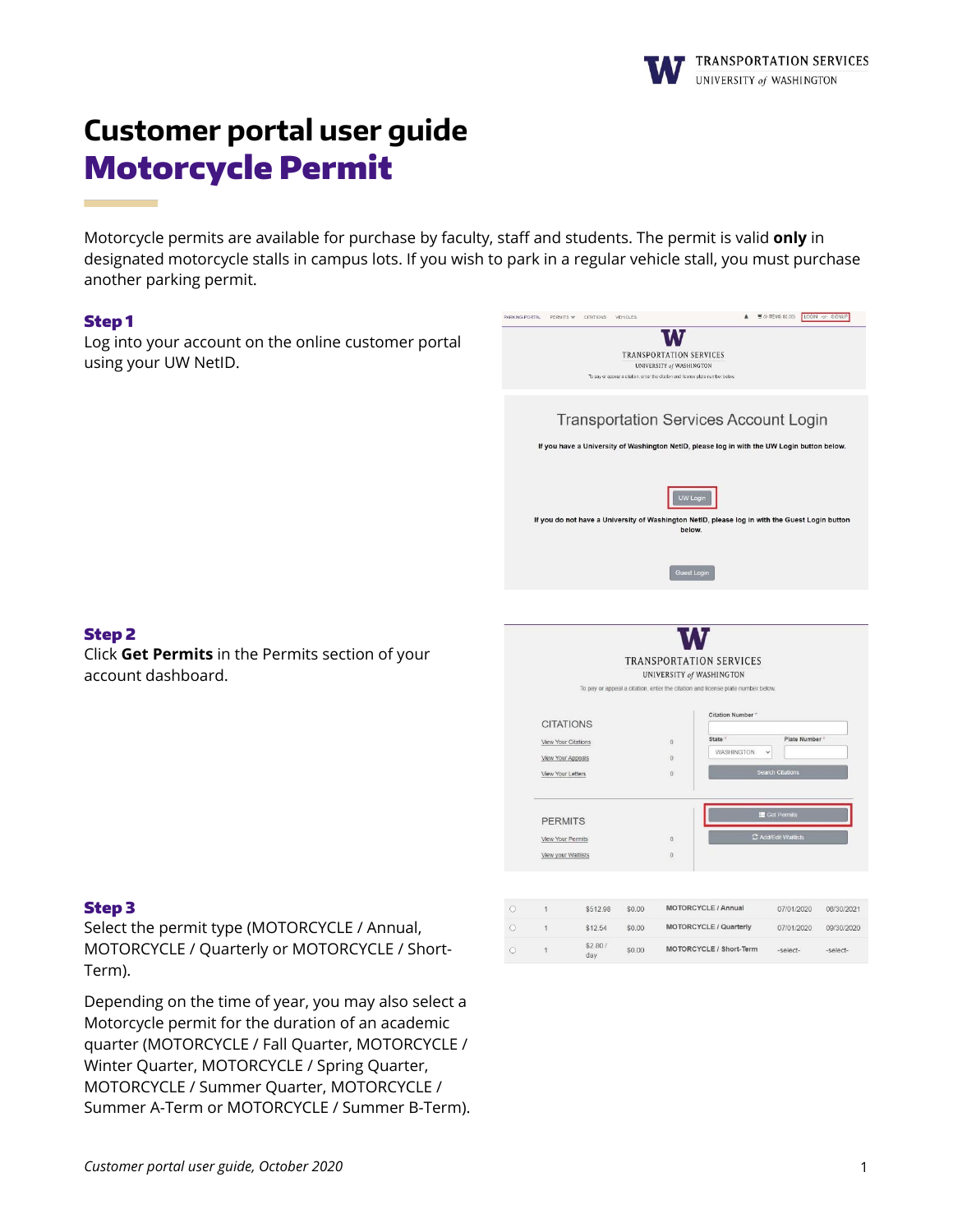

UNIVERSITY of WASHINGTON

Review Transportation Services' policies and confirm your review of the policies before clicking **Next**.

Please review the Transportation Services policies before proceeding: https://transportation.uw.edu/policies

a lagree that I have reviewed and will abide by all Transportation Services policies. I understand that my permit may be revoked for violating the policies.



# Step 3a

**If you selected MOTORCYCLE / Short-Term**, Select the dates you would like your MOTORCYCLE / Short Term permit to be active for.

## **If you selected an academic quarter based permit**,

you only need to select the start date for your permit. End dates are automatically selected based on the UW's academic calendar.

You may select a start date up to two weeks in the future. Click **Next**.

|  |  |  | <b>Effective Date</b> |  |  |
|--|--|--|-----------------------|--|--|
|  |  |  |                       |  |  |
|  |  |  |                       |  |  |

| $\leq$         |                |                 | October 2020   |                |                | $\geq$         |
|----------------|----------------|-----------------|----------------|----------------|----------------|----------------|
| Sun            | Mon            | Tue             | Wed            | Thu            | Fri            | Sat            |
| 27             | 28             | 29              | 30             | $\overline{1}$ | $\overline{2}$ | $\overline{3}$ |
| $\overline{4}$ | $\overline{5}$ | $\underline{6}$ | $\overline{1}$ | 8              | $\overline{9}$ | 10             |
| 11             | 12             | 13              | 14             | 15             | 16             | 17             |
| 18             | 19             | 20              | 21             | 22             | 23             | 24             |
| 25             | 26             | 27              | 28             | 29             | 30             | 31             |
| 1              | $\overline{2}$ | 3               | $\overline{4}$ | 5              | 6              | 7              |

 $Next$ 

#### Step 4

Select the motorcycle you would like linked to your permit and click **Next**.

You may have up to five vehicles, including motorcycles, linked to your permit but you may only park one on campus at a time.

If the motorcycle you would like linked is not listed or you have not registered your motorcycle yet, click **Add Vehicle** and follow the instructions.

#### Step 5

Select your preferred payment method. Not all staff or products are eligible for payroll deduction, so you may not see it listed as an option. Click **Next**.